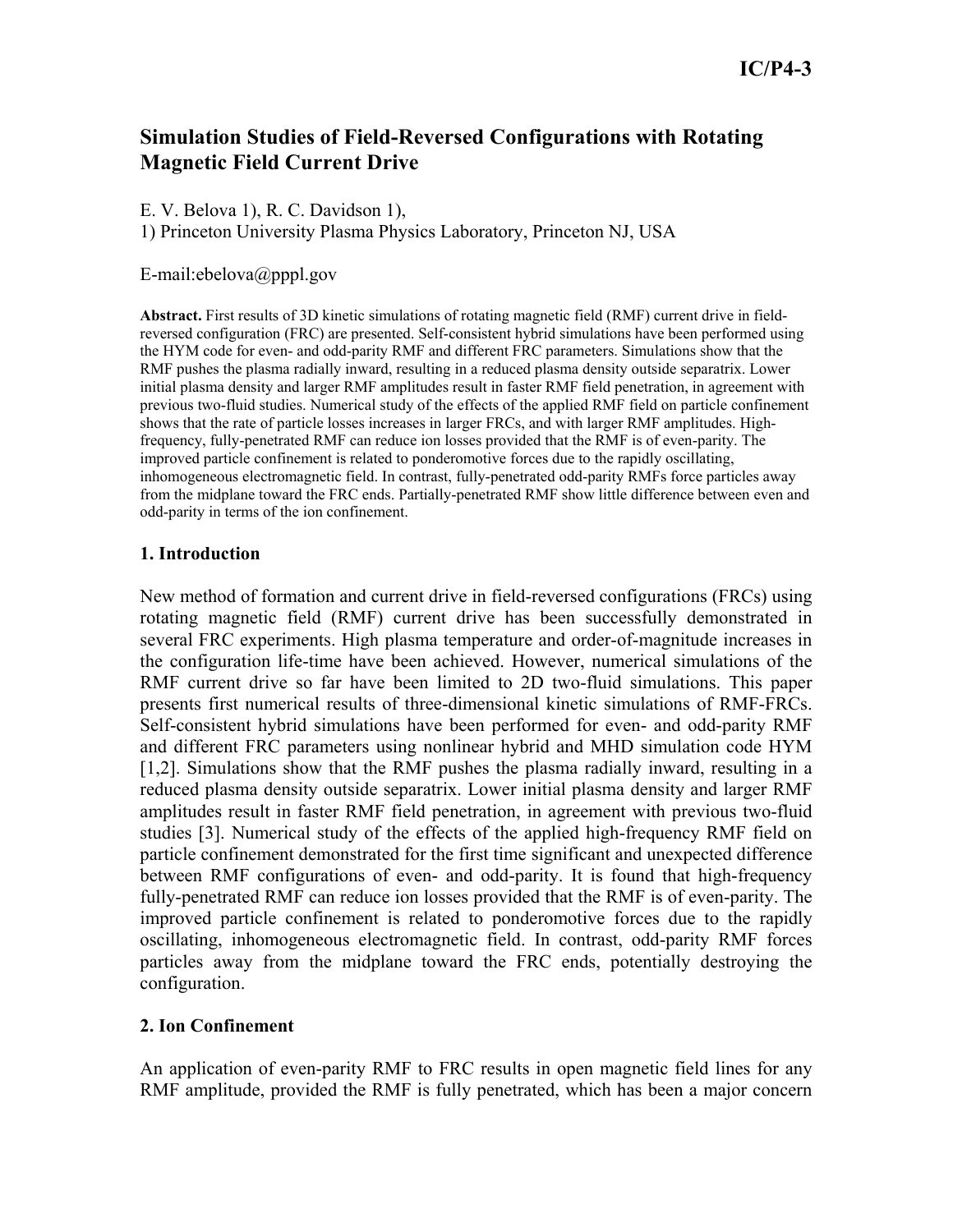regarding the RMF current drive method. An odd-parity RMF configuration has been proposed in order to prevent field-line opening [5]. However, even with the odd-parity RMF, small RMF amplitudes of  $B_{rm fr}$  < 0.07  $B_0$  are still required to keep the field-lines closed. Most present RMF-FRC experiments operate with large amplitudes  $B_{rm rm} \sim 0.1$ -0.3  $B<sub>0</sub>$ , which can result in open field-lines and compromised confinement. In contrast to the most of the related theoretical work which concentrates on the electron thermal confinement, this paper considers the effects of the applied RMF on the ion orbits.

### **2.1. Fully-penetrated RMF**

Three-dimensional test particle simulations of FRC with RMF current drive have been performed using the HYM [1,2] code to study the effects of the applied RMF field on ion confinement. Initial conditions correspond to self-consistent FRC equilibrium with FRC kinetic parameter  $S^*=10-20$  and elongation  $E=3$ . Even- and odd-parity RMF is applied using the analytical form as given by Glasser and Cohen [4]:

| Even-parity                                              | Odd-parity                                                                   |  |
|----------------------------------------------------------|------------------------------------------------------------------------------|--|
| $A_z = AI_1(kr)\cos(kz)\sin(\varphi - \omega t)$         | $A_z = -AI_1(kr)\sin(kz)\sin(\varphi - \omega t)$                            |  |
| $A_R = A I_0(kr) \sin(kz) \sin(\varphi - \omega t)$      | $A_R = A I_0(kr) \cos(kz) \sin(\varphi - \omega t)$                          |  |
| $A_{\varphi} = AI_0(kr)\sin(kz)\cos(\varphi - \omega t)$ | $A_{\varphi} = AI_0(kr)\cos(kz)\cos(\varphi - \omega t); \quad k = \pi/2Z_s$ |  |

Here  $A_i$  is component of the RMF vector potential,  $I_0$  and  $I_1$  are modified Bessel functions,  $Z_s$  is the separatrix half-length, and  $\omega$  is the RMF frequency. Due to relatively large FRC elongation, argument of the Bessel functions is small for all  $r (kr < 1)$ , and the above analytical form corresponds to a case of fully-penetrated RMF.

Initial set of simulations has been performed for stationary RMF ( $\omega_{RMF}$  = 0) of relatively large amplitudes  $B_{RMF} = 0.05B_{ext}$  and  $0.10B_{ext}$  in order to study the effect of the RMFrelated field-line opening on ion trajectories. It is found that for FRCs with relatively large ion Larmor radius (i.e. in the small-S\* FRC), there is very little difference between even- and odd-parity RMF in terms of the particle losses. There is particle loss of 17% at  $t\omega_{ci}$  =1000 (t=25t<sub>A</sub>) for zero RMF amplitude, which is related to the loss of initially nonconfined particles from the open magnetic field lines (Alfven time scale is  $t_A = 40/\omega_{ci}$ ). Additional losses of 4.5% and 7% particles are caused by field-line opening due to applied stationary RMF field with  $B_{RMF}=0.05$  and  $B_{RMF}=0.10$  respectively. In these cases the loss rate remains finite and does not show saturation at t $\omega_{ci} \ge 1000$ , which corresponds to a configuration with very long (and spiraled) open magnetic field lines. Simulations show that the rate of particle losses is generally small, but it increases in the larger FRC (i.e. larger S\*) and for larger RMF amplitudes.

In contrast, high-frequency ( $\omega_{RMF}$   $>>$   $\omega_{ci}$ ) RMF can have significant effect on ion losses due to ponderomotive forces (Figs. 1 and 2). In case of even-parity RMF the ponderomotive potential is antisymmetric relative to the FRC midplane:  $V = \omega_p^2/(16\pi\omega^2)|E|^2 \sim \sin^2(kz)$  and it forms a potential well at z=0, whereas for the oddparity RMF the ponderomotive potential is symmetric  $V \sim \cos^2(kz)$ , corresponding to a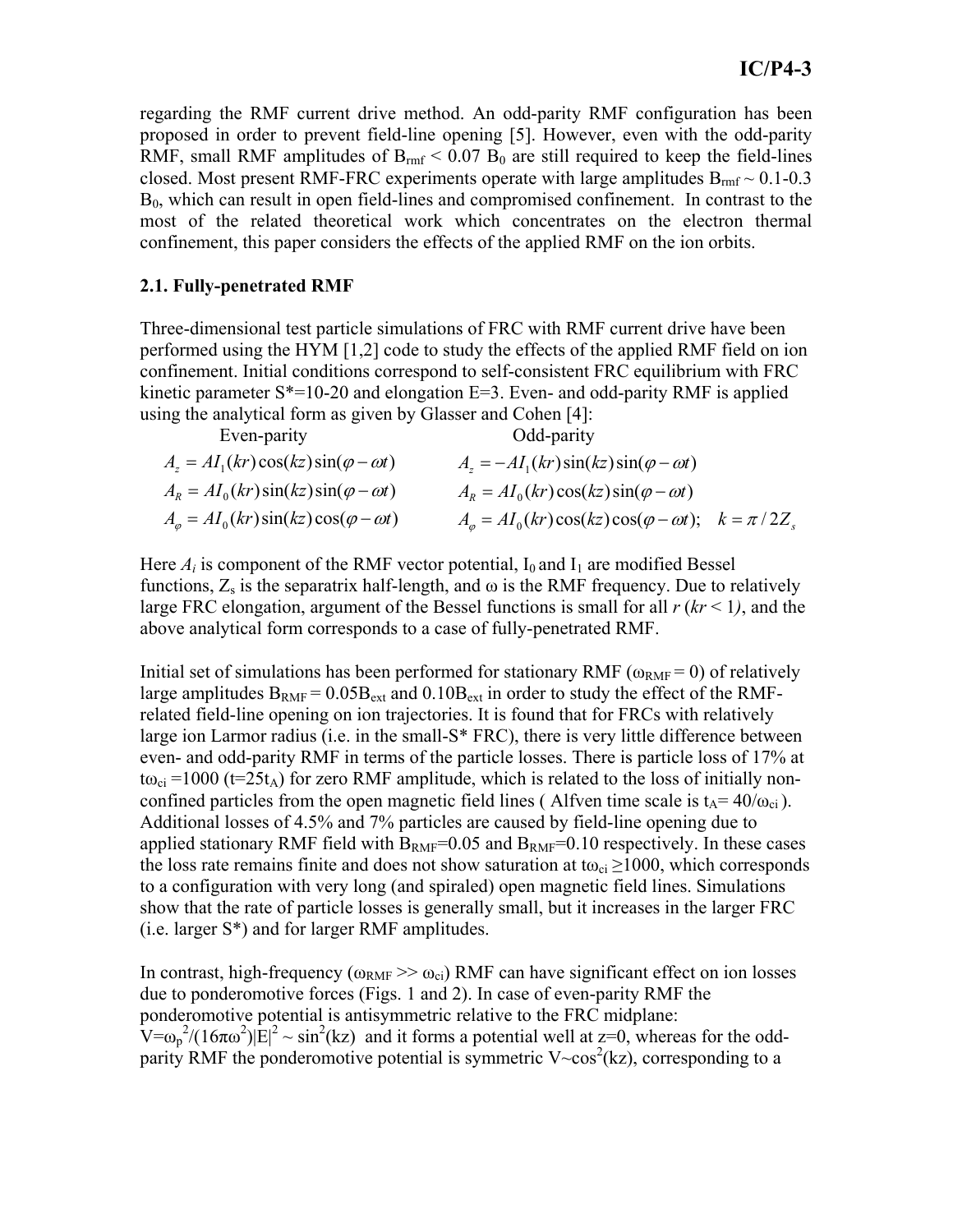

FIG. 1. *Contour plots of ion density obtained from 3D test particle simulations of FRC with applied RMF; (a) initial density contours, (b) for even parity RMF and (c) for odd parity at tωci =100; BRMF=0.10 and ωRMF= 10ωci.*



FIG. 2. *Time evolution of the normalized ion density at the FRC midplane for even parity RMF (green) and odd parity (red) for*   $B_{RMF} = 0.10$  and  $\omega_{RMF} = 10\omega_{ci}$ .

potential hill at z=0. As a result, high-frequency, even-parity RMF forces plasma toward the FRC midplane (Fig. 1b), but the odd-parity RMFs forces ions away from the midplane toward the FRC ends (fig. 1c). The initial and resulting ion density contours for even- and odd-parity RMF are shown in Fig. 1. Figure 2 shows time evolution of the normalized ion density at the configuration midplane (radial location of the magnetic null point at t=0). In the case of odd-parity RMF, the ion density drops to zero in about 10 ion cyclotron periods, whereas application of the even-parity RMF increases the midplane ion density by a factor of two due to axial contraction of the plasma. Calculations also show that for typical experimental parameters, the effective ponderomotive potential is significantly higher than the initial electron temperature, i.e. V~200eV.





FIG. 4. *Time evolution of the normalized ion density at the FRC midplane from simulations with odd-parity RMF and different RMF frequencies*  $\omega_{RMF} = 1.5$ , 10, 20 $\omega_{ci}$ .

Additional simulations have been performed to study the effects of large mirror ratio and different RMF frequencies on ion orbits for the odd-parity RMF. Figure 3 shows time evolution of the midplane ion density for different mirror ratio. Large mirror ratio slows down the ion density decrease and the FRC break up, because magnetic mirror forces near the FRC ends are opposite to the RMF ponderomotive forces. In case of mirror ratio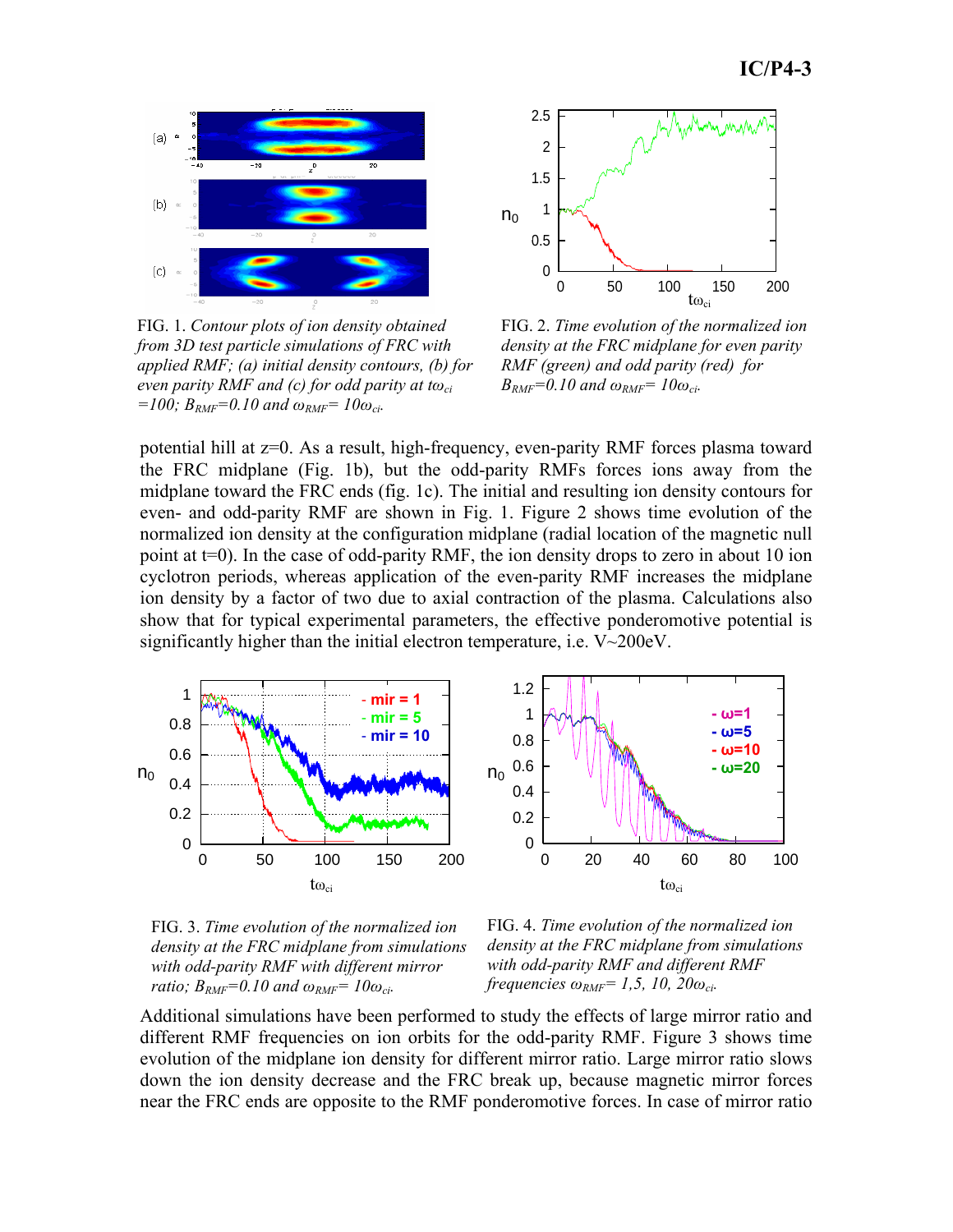of 10 and the RMF amplitude  $B_{RMF}=0.1B_0$ , the midplane plasma density remains finite, and the ion density contours show the elongated structure rather than two separated plasma rings. This can explain the results of the Princeton FRC experiment, where large mirror ratio is required to obtain good plasma with the odd-parity RMF current drive.

Effects of the variation of the RMF frequency are shown in Fig. 4. For sufficiently large frequencies  $\omega_{\text{RMF}} \ge 5\omega_{\text{ci}}$ , there are no significant differences in the ion behavior. This is expected, because for given RMF amplitude, the ponderomotive potential is independent on the RMF frequency. However, when the RMF frequency is comparable to the ion cyclotron frequency, significant ion density oscillations are observed at the midplane (Fig.4), and most of the ions are lost in a very short time t $\omega_{ci} \sim 100$ .

### **2.1. Partially-penetrated RMF**

Effects of partially penetrated RMF field on ion confinement have been studied using model RMF description. This model assumes relatively narrow penetration depth  $\delta = 0.2R_s$ , and corresponding ratio of radial-to-toroidal RMF components  $B_r/B_{\phi} \sim \delta/R_s$  [6]. Other RMF and FRC parameters are  $x_s=0.8$ , mirror ratio = 1.5,  $B_{RMF}=0.1$ , and  $\omega_{RMF}=10\omega_{ci}$ . Figure 5a shows vector plot of the model RMF field at the FRC midplane. Three-dimensional test particle simulations have been performed for both even- and oddparity RMF symmetry. The simulation results show that difference between even and odd-parity RMF confinement is small, provided that  $\delta \ll R_s$ . In this case, the ponderomotive forces are edge-localized and directed radially inward, improving the particle confinement for both even- and odd-parity. Figure 5b shows poloidal contour plots of the initial ion density and the ion density at time t $\omega_{ci}=250$  for odd-parity RMF, showing very little change in the density profiles compared to the cases of fully penetrated RMF in Fig.1.



FIG. 5**.** *(a) Vector plot of the partially penetrated RMF field at the FRC midplane; (b) Poloidal contours of initial and final ion density from simulations for odd-parity RMF with*  $B_{RMF}=0.1$ *, mirror ratio=1.5, and*  $\omega_{RMF} = 10\omega_{ci}$ *.*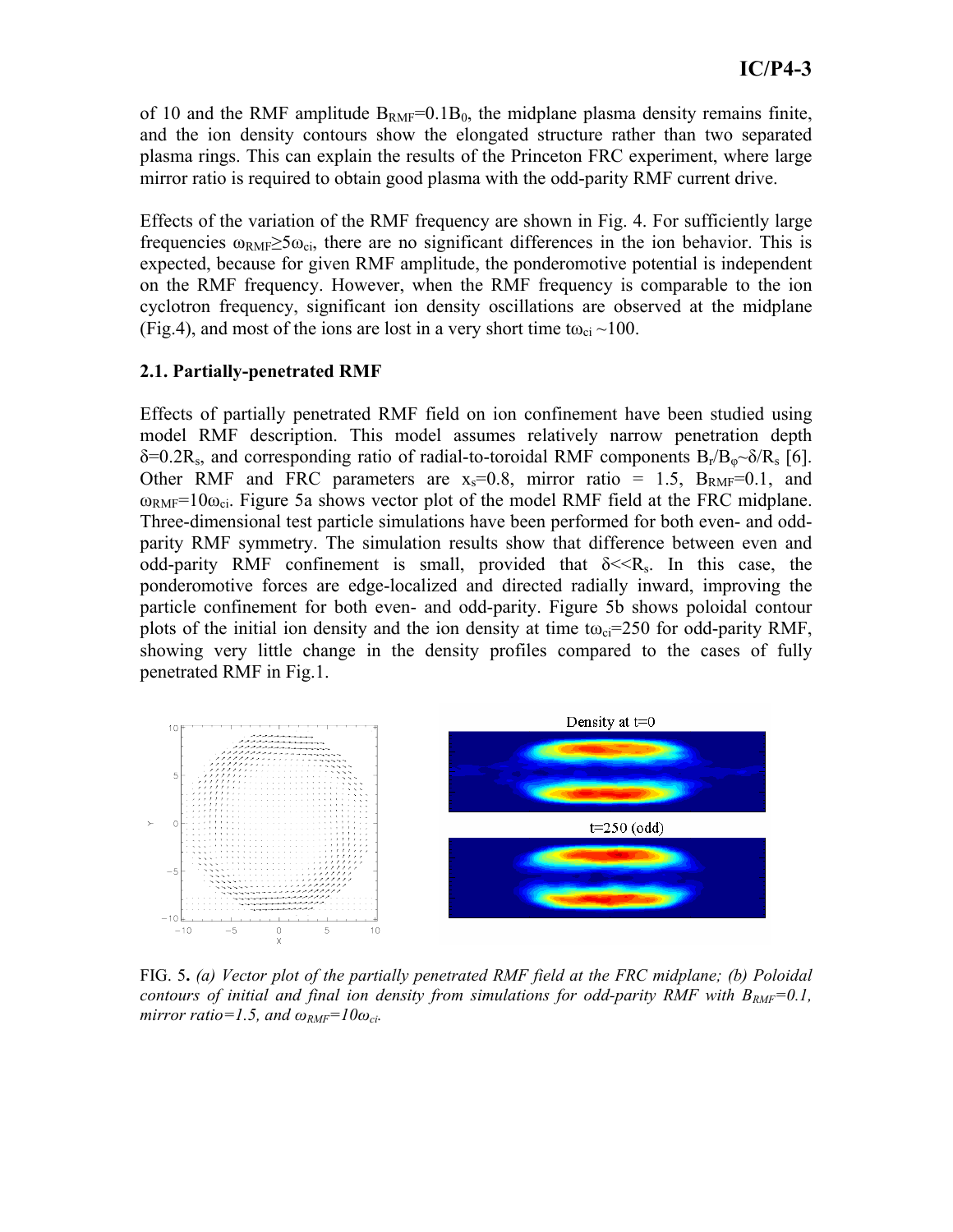#### **3. Self-consistent Simulations**

The HYM code has been modified to include the effects of rotating magnetic field (RMF) current drive for self-consistent 3D hybrid simulations. Initial plasma profiles for these simulations are shown in Fig.6. Simulations with finite open-field-line density show that the RMF pushes the plasma radially inward, resulting in a reduced plasma density outside the separatrix. A minimum (floor) value of plasma density  $n_c$  has been imposed in the simulations in order to satisfy the Courant condition for a fixed simulation time step. Simulations with large  $n_c$  and small RMF amplitude show that the RMF can penetrate only into a narrow layer near the simulation boundary, and its amplitude is significantly amplified in this region [Figs. 7a and 7b]. In contrast, lower  $n_c$  values and larger  $B_{RMF}$ values result in a deeper and faster RMF field penetration inside the plasma (Fig.8), which drives electron current in the plasma edge.



*FIG 6. Initial contour plots of poloidal flux and plasma pressure for 3D self-consistent hybrid simulations of RMF current drive; E=4.5, S\*=4.*



 FIG 7**.** *Time evolution of the toroidal magnetic field (a) and ion density (b) near the plasma edge obtained from 3D hybrid simulations of RMF current drive with floor density n<sub>c</sub>=0.05 and*  $B_{RMF}=0.03$ . The RMF frequency is  $\omega_{RMF}=3\omega_{ci}$ .

Since finite plasma density on open field lines slows down RMF penetration and the RMF current drive, while finite resistivity causes plasma diffusion across the separatrix, thus increasing plasma density on the open field lines, the RMF applied to existing FRC have to penetrate inside plasma faster than resistive flux loss to be able to sustain current. A competition between resistive diffusion and rate of RMF penetration may explain the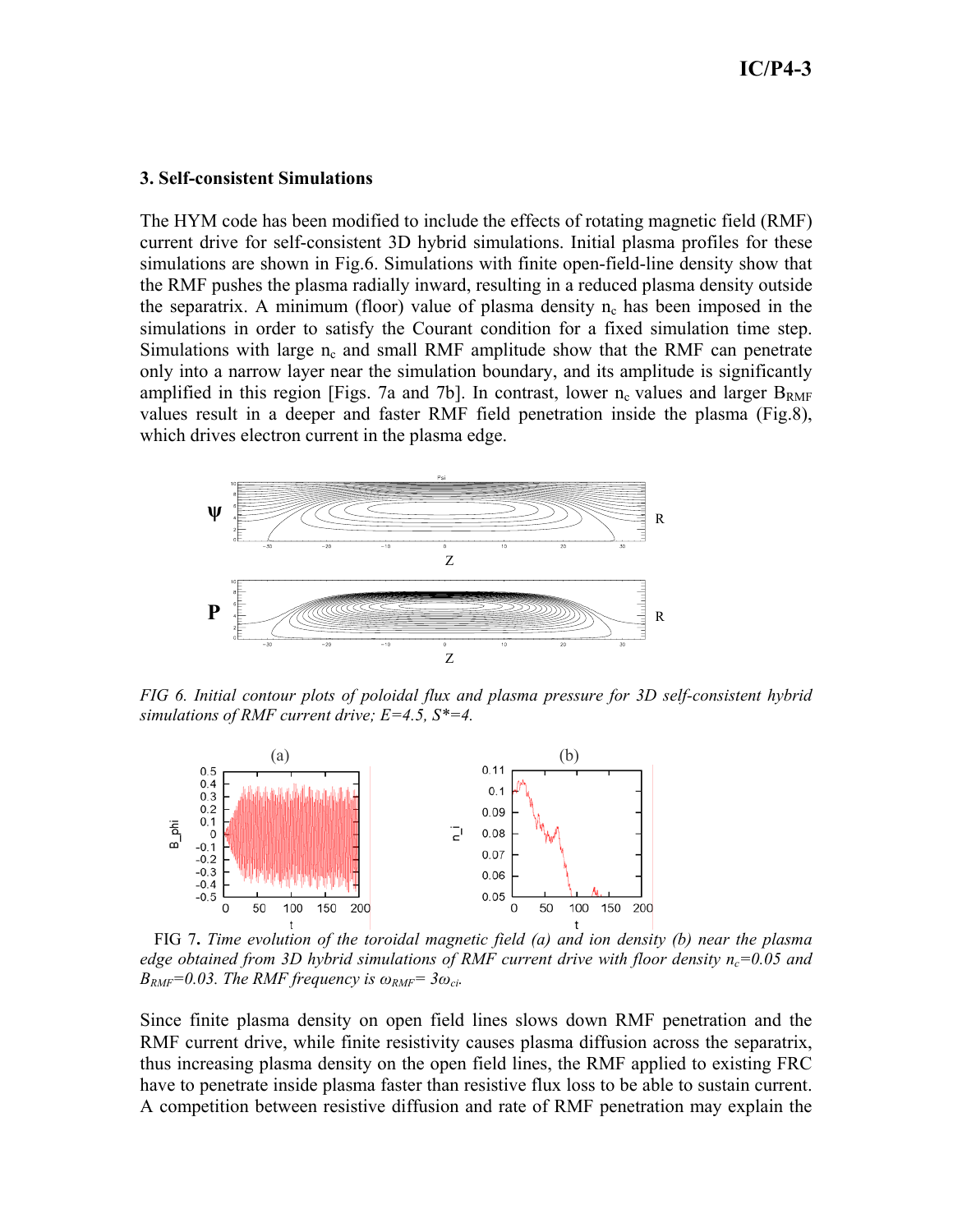relative difficulty of using RMF to drive current in the pre-formed FRC, compared to formation of an FRC using the RMF.



*profiles of toroidal and radial components of RMF field at the midplane obtained from simulations with beta<sub>s</sub>=0.03, E=4., x<sub>s</sub>=0.8 for even-parity RMF with*  $B_{RMF}=0.1$ *, and*  $\omega_{RMF}=2\omega_{ci}$ *.* 

Figure 8a show contour plot of toroidal component of RMF at the FRC midplane from self-consistent 3D hybrid simulations for  $B_{RMF}=0.1$ , and  $\omega_{RMF}=2\omega_{ci}$ . The RMF penetration depth is approximately  $\delta = 0.1R_s$ , where  $R_s = 4$ , and all lengths are normalized to the ion collisionless skin depth. Figure 8b shows radial profiles of toroidal and radial components of the RMF field where  $B_r/B_\phi=0.14$ . Similar penetration depths and amplitude ratio are observed in the even-parity RMF experiments [6]. Self-consistent hybrid simulation consistently show generation of the axisymmetric toroidal field during the RMF penetration, which is most likely related to the nonuniform electron toroidal rotation during the initial current drive. It is found that RMF penetrates faster for configurations with low separatrix beta. It is also shown that RMF can reduce edge current (instead of driving stronger current), when initial electron rotation frequency at the edge is larger than the applied RMF frequency.



*FIG.9. Density contours from 3D self-consistent hybrid simulations; (a) initial density contours in the poloidal plane; (b) change in the density contours after the RMF partially penetrated at the plasma edge; (c) contour plot of density perturbation in the midplane.* 

Self-consistent simulations for the even-parity RMF show that partial RMF penetration forces the FRC to contract axially (Fig. 9b), but the changes in the plasma density profiles are smaller than the test-particle simulations shown in Fig. 1b. It is also found